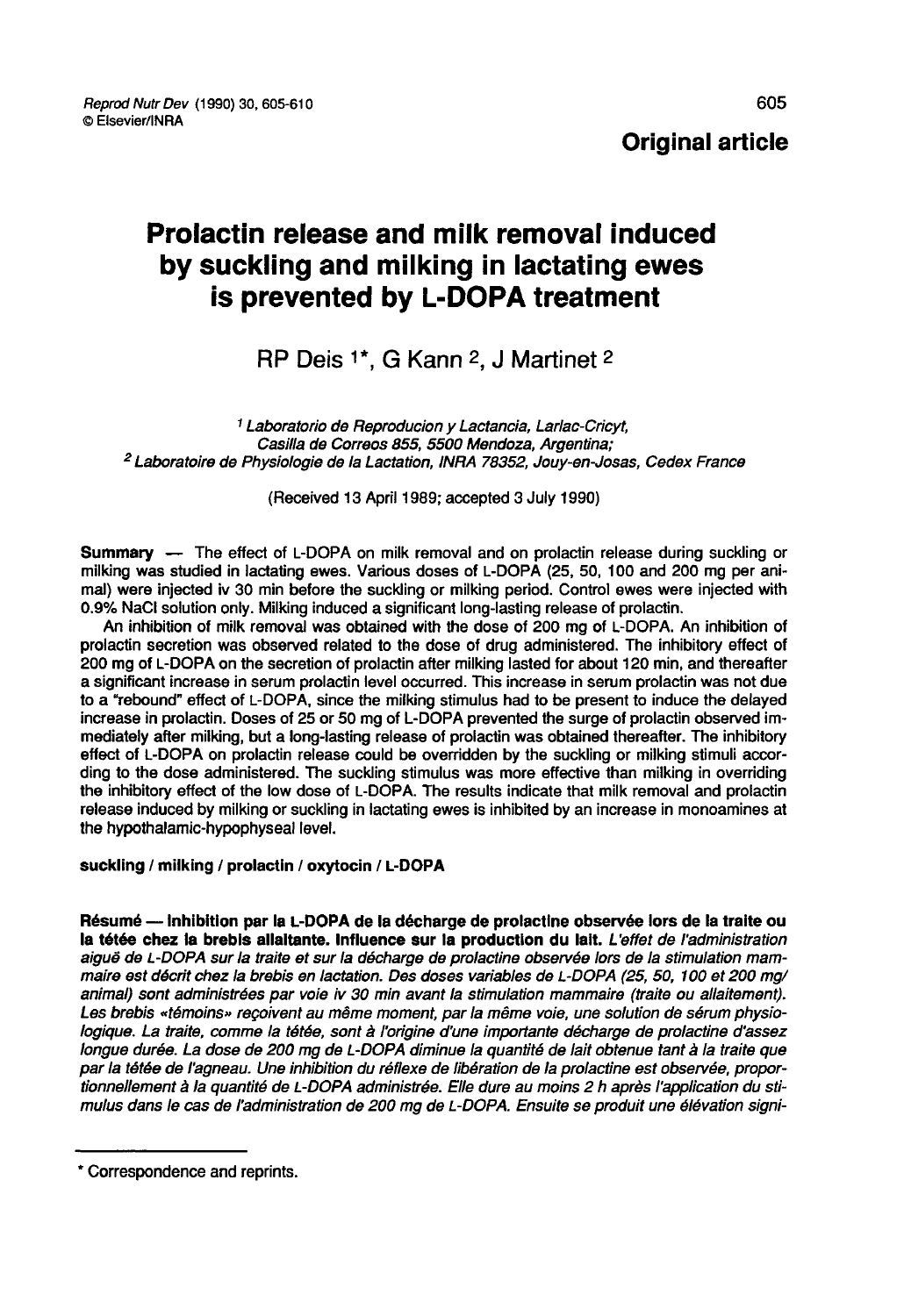ficative du taux de la prolactinémie, indépendante d'un phénomène de «rebond» éventuellement 606<br>ficative du taux de la prolactinémie, indépendante d'un phénomène de «rebond» éventuellement<br>conséquence de l'injection de L-DOPA, puisque pour observer ce phénomène, il faut qu'il y ait eu sti-<br>mulation mammaire. Les mulation mammaire. Les doses de 25 et 50 mg de L-DOPA inhibent la décharge de prolactine réflexe immédiatement après la traite uniquement dans sa composante d'amplitude sans en modifier la durée. L effet inhibiteur de l'administration de L-DOPA sur la décharge de prolactine peut être modulé en fonction des doses de L-DOPA injectées par le stimulus résultant de la traite ou de la tétée. A cet égard, la tétée s'est révélée plus efficace que la traite. Cette expérimentation démontre que la quantité de lait obtenue après une traite ou une tétée, ainsi que la décharge de prolactine concomitante peuvent être inhibées par une augmentation de monoamines au niveau hypothalamo-hypophysaire.

allaitement / traite / prolactine / ocytocine / L-DOPA

### INTRODUCTION

Hypothalamic catecholamines which are present at high concentrations have an important role in regulating the secretion of anterior and posterior pituitary hormones. Evidence for involvement of hypothalamic and hypophyseal dopamine in the regulation of prolactin and oxytocin release during suckling has been reported. Thus a clear inhibitory effect of dopamine on prolactin release has been observed in lactating animals (Davis and Borger, 1973; Prilusky and Deis, 1975; Deis and Prilusky, 1976; Cronin et al, 1978; Chiocchio et al, 1979). The effect of L-DOPA or dopamine on oxytocin release and milk removal is still controversial. Several authors have shown with meticulous methodology that centrally applied dopamine induces oxytocin release (Bridges et al, 1976; Clarke et al, 1979; Moss and Richard, 1979; 1982), while others administering L-DOPA to conscious rats observed an inhibition on the release of oxytocin and on milk removal (Prilusky and Deis, 1975; Seybold et al, 1978). On the other hand, bromocriptine, a dopaminergic agonist, did not affect oxytocin secretion in lactating rats (Russel et al. 1981).

The following experiments were undertaken to study the effect of the suckling or milking stimulus on prolactin release and on milk removal in ewes treated with L,3-4 dihydroxyphenylalanine (L-DOPA).

### MATERIAL AND METHODS

Primiparous lactating ewes (Prealpes du Sud) were used from 20 days up to 3 months after parturition. The ewes nursed their lambs for at least 4 weeks. Milked ewes were used between 30-90 days after parturition. The average days postpartum did not differ among the different milked groups. In the experiments in which the effect of the suckling stimulus was studied, the mother was isolated from the lamb from 10.00 until 14.00 h. The same interval was established in the milked group. Before being returned to the lactating ewe, the lamb was weighed and then allowed to suckle for 5 min. The lamb was then reweighed and the gain in weight during the time of suckling was taken as an index of the amount of milk removed from the mother. Handmilked lactating ewes were each milked for 5 min at 14.00 h, 4 h after the first milking in the morning at 10.00 h. The amount of milk obtained was recorded.

To obtain a central effect of dopamine which does not cross the blood-brain barrier, various doses of its precursor, L-DOPA (25, 50, 100 and 200 mg/animal), dissolved in 0.9% NaCi solution were injected iv (jugular vein) 30 min before the suckling or milking period. The injection was followed or not by suckling or milking. Control ewes were injected with saline only. Blood samples were obtained from the jugular vein 5 min before and 5, 30, 60, 90, 120, 180 and 210 min after the suckling or milking period.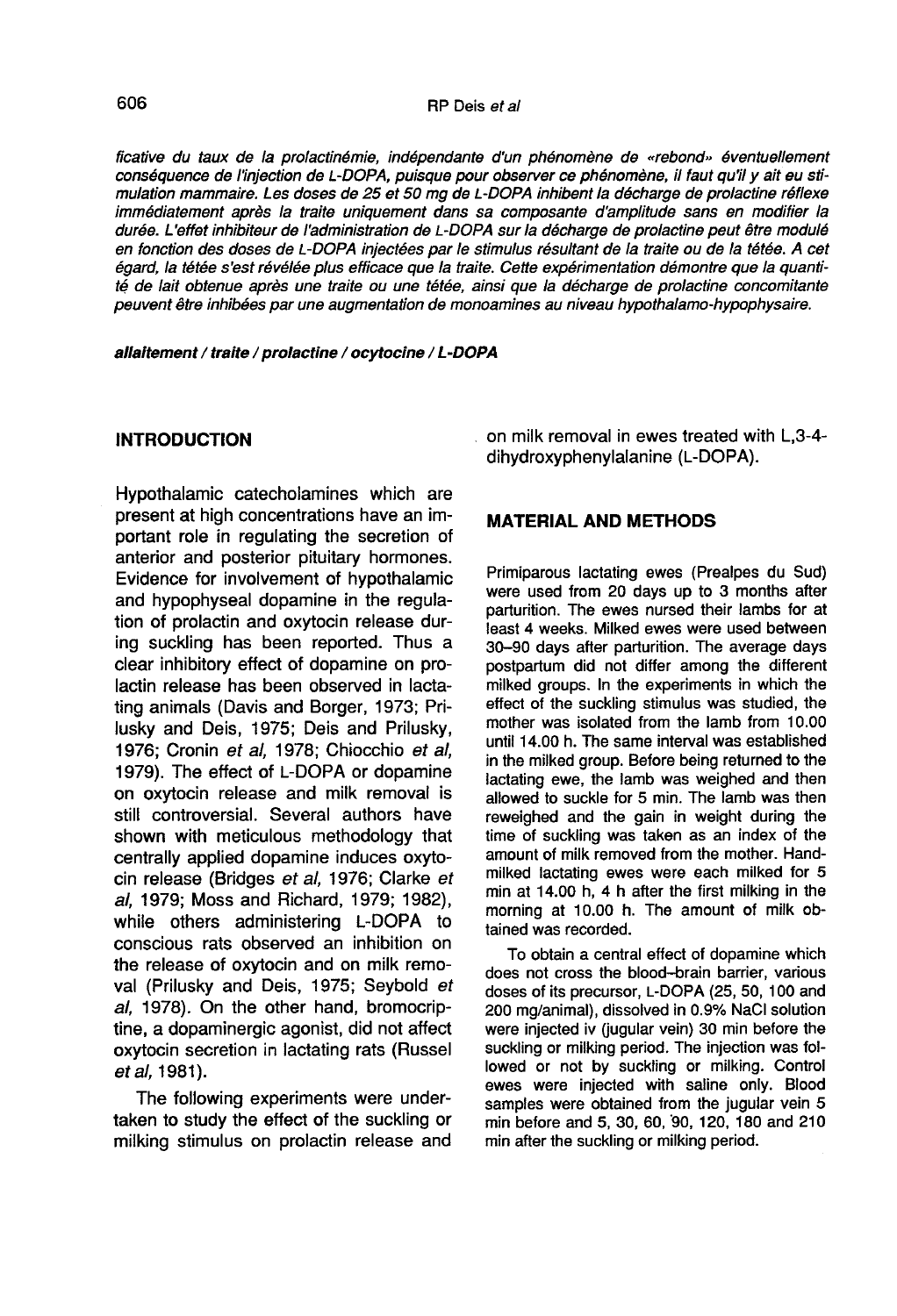Serum prolactin was measured by radioimmunoassay according to the method previously described (Kann, 1971). The results of the prolactin determination are expressed in ng/ml of PS7 NIH (24 IU/mg). The variation between controls and L-DOPA-treated groups was determined by one-way analysis of variance and Student's ttest.

#### RESULTS

### Effects of L-DOPA administration on prolactin release

In 18 control ewes milked for 5 min, serum prolactin increased from  $45 \pm 5$  ng/ml (pre-milking values) to  $215 \pm 32$  ng/ml  $(P < 0.001)$  and the levels remained significantly higher than the pre-milking values until 90 min after  $(P < 0.001$  at 30 min,  $P < 0.01$  at 60 min, and  $P < 0.01$  at 90 min). As shown in figure 1, in 16 ewes the normal release of prolactin induced by milking was prevented by L-DOPA (200 mg) during the first 90 min after milking. Serum prolactin levels were not significantly different from the pre-milking values. However, a significant increase in serum prolactin concentration was obtained at 180 and 210 min  $(P < 0.01)$ . L-DOPA also significantly reduced the pre-milking serum prolactin values ( $P < 0.001$ ). In lactating ewes treated with L-DOPA but without milking following injection, the serum prolactin level was at none of the times studied, significantly higher than the mean value in control ewes before milking, and no peaks were observed. No differences in serum prolactin were found at 180 and 210 min between the non-milked L-DOPAtreated group and the control milked ewes (see fig 1). A dose of 50 mg of L-DOPA administered to 6 ewes prevented the release of prolactin only 5 min after milking, but a significant increase occurred during



Fig 1. Mean ± SEM serum prolactin concentrations in untreated lactating ewes (.) before and after a 5-min milking period and in milked ewes treated with 50 mg  $(\Delta)$  or 200 mg L-DOPA with (O) or without (Q) a milking stimulus. The number of ewes in each group is shown in parentheses.

the following 120 min ( $P < 0.025$  at 30 min,  $P < 0.001$  at 60 and 90 min and  $P < 0.025$ at 120 min), when compared to the premilking value. However, this dose of L-<br>DOPA did not significantly reduce the premilking prolactin concentration. In a group of 10 lactating ewes, the dose of 25 mg of L-DOPA did not affect the total release of prolactin induced by milking but altered the profile of the curve (fig 2). Thus, 5 min after milking, the prolactin peak was significantly lower than the peak in the nontreated milked ewes  $(P < 0.001)$  but the summation of the amount of prolactin released in the different periods (+ 5 to 210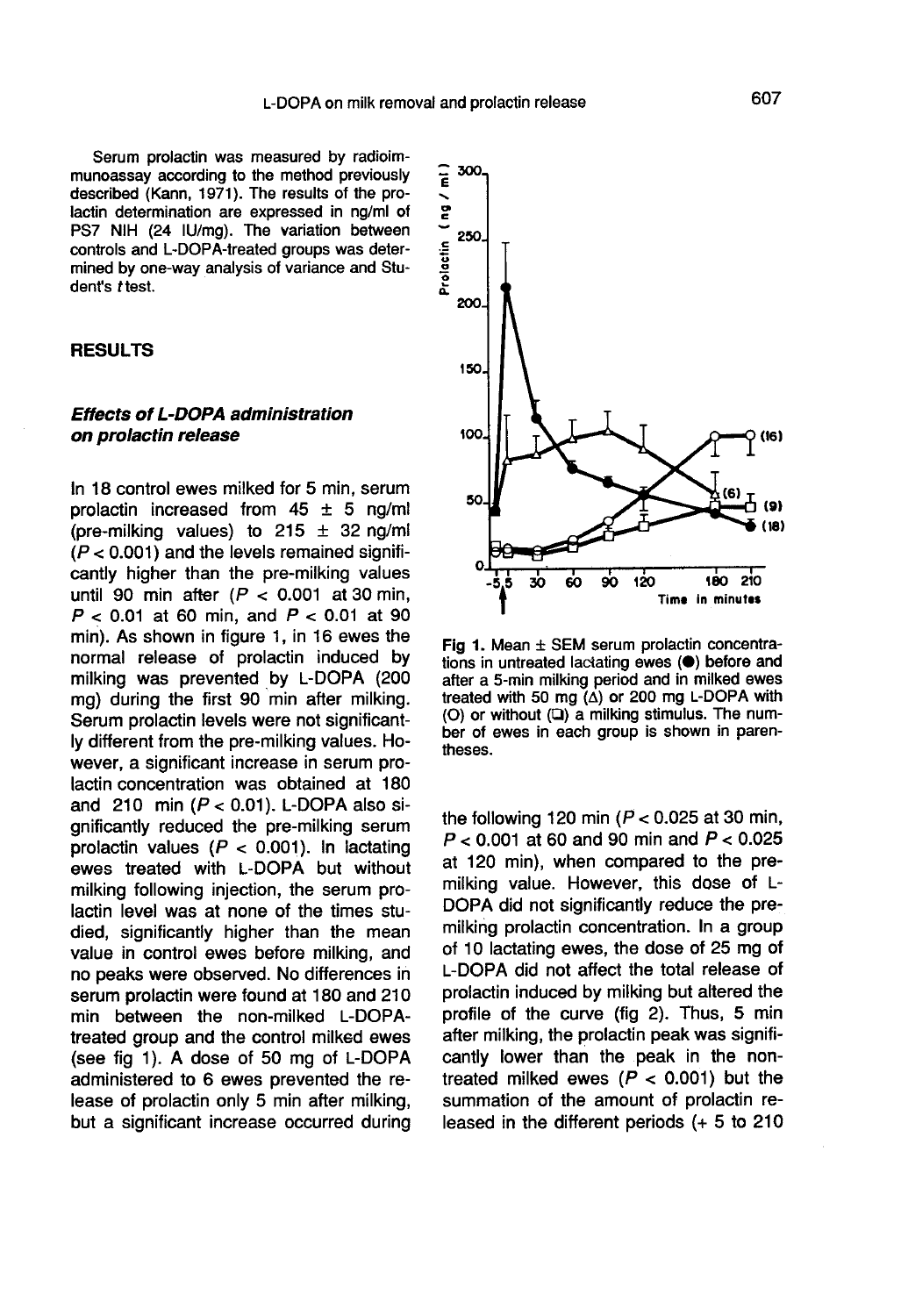

Fig 2. Effect of 25 mg L-DOPA given by iv injection 30 min before the 5-min period of suckling (<sup>•</sup>) or milking (O) on serum prolactin concentration (Mean ± SEM) in lactating ewes. The number of ewes in each group is shown in parentheses.

min) showed similar values in both groups (control = 598.8 ng; L-DOPA 25 mg = 626.4 ng).

The surge in serum prolactin in groups of 3 suckling or 10 milked ewes was not different 5 and 30 min after the stimulus (fig 2). The prolactin levels were increased from pre-suckling values and continued to rise up to 120 min after suckling. A significant difference in serum prolactin concentration was found at 60 min  $(P < 0.05)$  and 90 min  $(P < 0.01)$  between the suckled and milked groups treated with 25 mg of L-DOPA.

# Effect of L-DOPA on milk removal (fig 3)

No difference was observed in the amount of milk obtained by the lamb during a 5 min suckling period in a group of control lactating ewes during 3 consecutive days. The administration of 100 mg of L-DOPA did not affect milk removal. The dose of



Fig 3. Effect of L-DOPA (100 or 200 mg) on the amount of milk obtained from lactating ewes during 5 min of suckling or milking. As each lactating ewe served as its own control, lines joining the values obtained as control (C) or L-DOPA treatment indicate the individual variations in weight gain. Each column represents the mean weight gain of the lambs during 5 min suckling or the mean milk yield after a 5-min milking period.

200 mg of L-DOPA caused a significant inhibition of milk removal in the suckled  $(P <$ 0.01) and milked group ( $P < 0.05$ ) (paired Student's t test).

#### **DISCUSSION**

The present results show that milking induced a significant long-lasting release of prolactin. This prolactin surge was prevented by different doses of L-DOPA, this inhibition being related to the dose of drug administered. The inhibitory effect of different catecholamines on prolactin release has been demonstrated by experiments in vivo and in vitro (Donoso and Bishop, 1971; Davis and Borger, 1973; Prilusky and Deis, 1975; Deis and Prilusky, 1976; Chiocchio et al, 1979).

As shown in figure 1, the inhibitory effect of L-DOPA (200 mg) on the secretion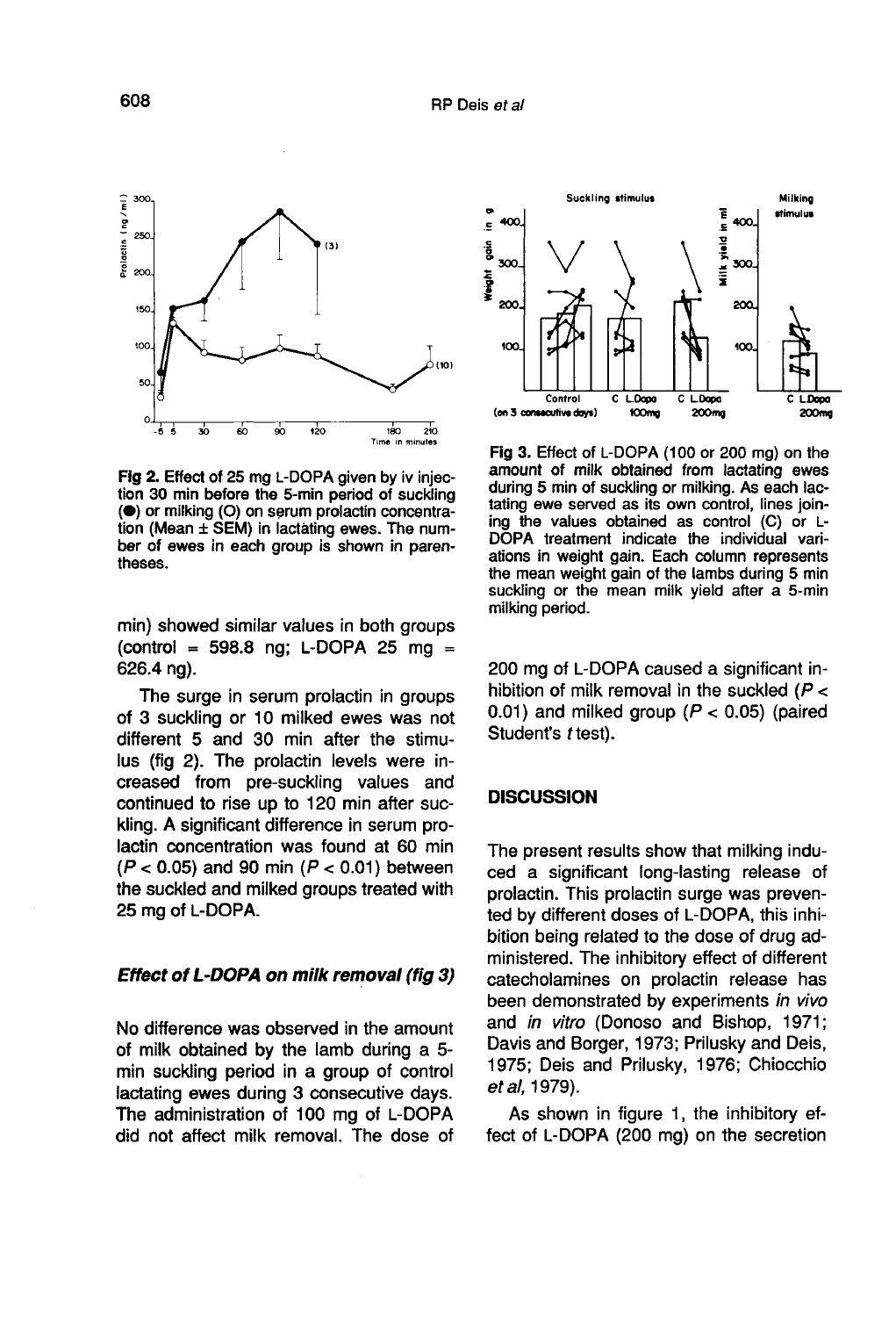of prolactin after milking lasted for about 120 min, and thereafter a significant increase in serum prolactin concentration occurred. The doses of 25 and 50 mg of L-DOPA prevented the prolactin peak observed 5 min after milking in the control ewes. However, after the initial inhibition, a significant long-lasting release of prolactin was obtained with both dosages of L-DOPA (30, 60, 90 and 120 min after milking).

The pre-milking level of serum prolactin concentration was significantly lowered only by the large dose of L-DOPA administered 25 min before. The effect obtained by treating non-milked lactating ewes with 200 mg of L-DOPA may prove that the surge of serum prolactin observed after the effect of L-DOPA had passed was not due to a secondary effect of L-DOPA at the hypothalamic.or pituitary level. It is clear that the milking stimulus must be present to induce the delayed increase in serum prolactin values. It is known that the nursing sti-<br>mulus in lactating rats decreases decreases hypothalamic prolactin inhibitory factor activity and pituitary dopamine levels (Minaguchi and Meites, 1967; Chiocchio et al, 1979). On the other hand, it has been proposed that L-DOPA or dopamine may exert a dual inhibitory control over prolactin release by stimulating the release of prolactin inhibiting factor from the median eminence and by acting directly on the gland to suppress prolactin release (Ojeda et al, 1974). In the present study the stimulating action of milking and suckling may have overidden the inhibitory effect of L-DOPA on prolactin release.

If L-DOPA acts by itself of after conversion to dopamine at both the hypothalamic and pituitary level, it is possible that L-DOPA prevented the release of prolactin from the pituitary but did not affect at the central nervous system level the action of the nursing stimulus which is still able to induce prolactin release at the time the pituitary is freed of the monoamine influence.

We must also consider that the monoamine oxidase activity present in the pituitary gland may favour the transient nature of the catecholamine effect. On the other hand, experiments in vitro have shown that the pituitary may rapidly recover its capacity to release prolactin when it is transferred from a medium containing catecholamines to a catecholamine-free medium (MacLeod and Lehmeyer, 1972).

As shown in figure 2, the suckling stimulus is more potent than milking in overriding the inhibitory effect of L-DOPA. In the ewes treated with 25 mg of L-DOPA, the suckling stimulus by one lamb induced a 2-3-fold increase in prolactin release during the following 120 min when compared to the amount of prolactin released by milking.

As with prolactin, milk removal induced by suckling or milking was also prevented by the high dose of L-DOPA. There appears to be a peripheral neural control of the mammary structures, especially in larger animals and this control is in part adrenergic. Two hundred mg dosage of L-DOPA may well have influenced this peripheral mechanism controlling the ability to remove milk from the mammary gland.

In our experiments, the effect of L-DOPA on milk removal and on prolactin release is probably mediated through dopamine, considering the 30 min delay between L-DOPA administration and the milking or suckling period. Observations made by Glowinsky (1970) on L-DOPA metabolism may indicate that in the present studies the decrease in serum prolactin and milk removal takes place at a time when only the levels of dopamine in the central nervous system are elevated. We have no evidence indicating whether L-DOPA acts at the hypothalamic or the hypophyseal level. A binding site with characteristics of the dopamine receptors has been described in the anterior and posterior pituitary-of sheep (Cronin et al, 1978).